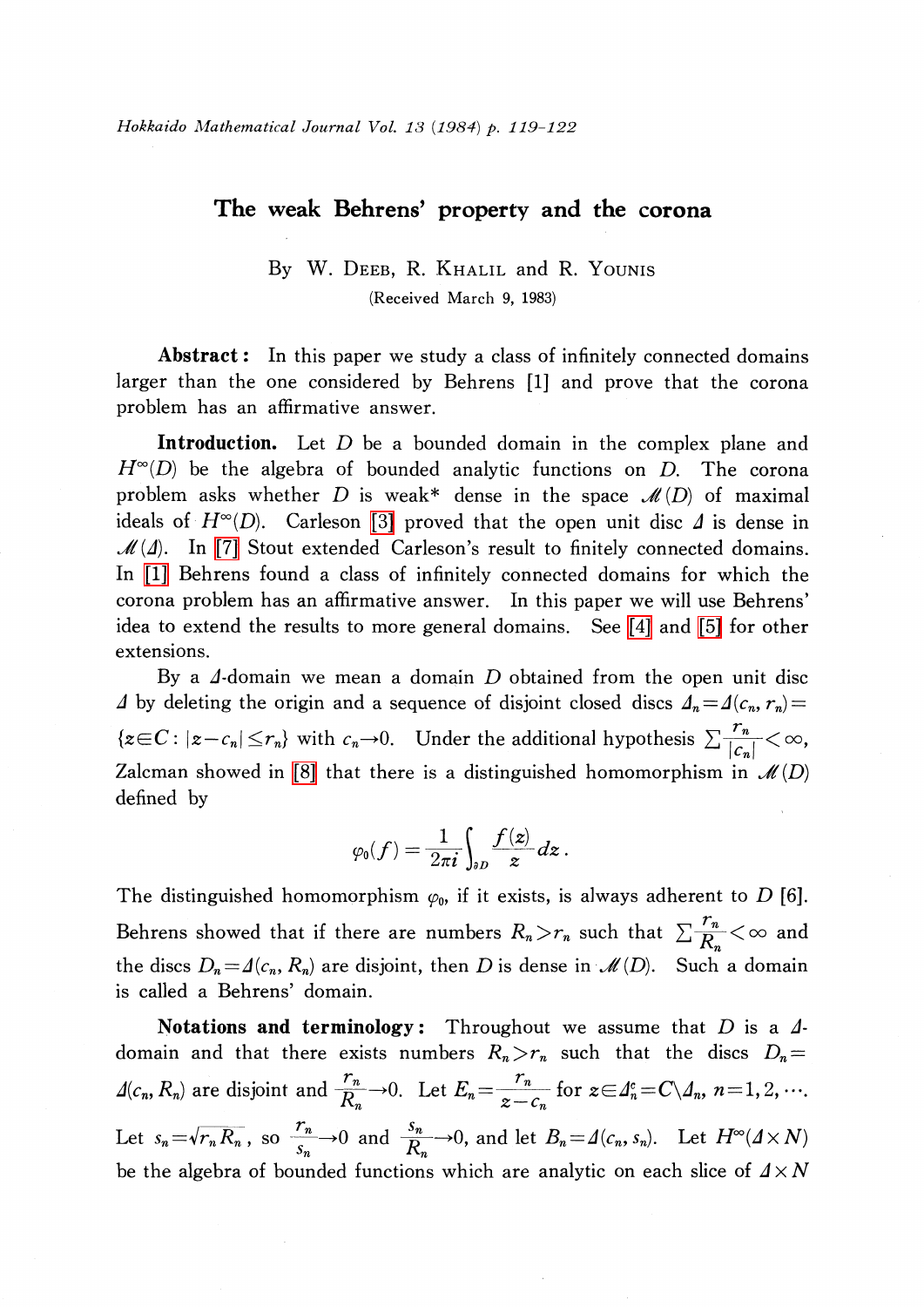and  $\mathcal{M}(\Delta\times N)$  its maximal ideal space. Let  $X=\mathcal{M}(\Delta\times N)\setminus \cup \mathcal{M}(\Delta)\times\{n\}$  see [\[2\],](#page-3-6) for details. Each  $f\in H^{\infty}(D)$  can be written in  $D_{n}\setminus A_{n}$  as  $f(z)=(P_{n}f)(z)+$  $a_{n}(f) + F_{n}(z)$  where  $(P_{n}f)(z) = \frac{1}{2\pi i}\left\{\frac{1}{z-z}d\zeta,\ a_{n}(f)= \frac{1}{2\pi i}\right\}$   $\frac{1}{z-z}dz$  and  $F_{n}(z)$  analytic in  $D_{n}$ , see [\[4\]](#page-3-3) for more details. Let  $\mathcal{M}_{0}$  denote the fiber in  $\mathcal{M}(D)$  at the origin and  $A_{0}=H^{\infty}(D)_{I,\mathbf{z}_0}$ . If D' is a domain containing D, then  $H^{\infty}(D')\subset H^{\infty}(D)$  and  $\mathcal{M}(D)\subset \mathcal{M}(D')$  by restriction. We will say that D has the weak Behrens' property if for every non-distinguished  $\varphi\in \mathscr{M}_{0}$ there exists a domain  $D^{*}=\Delta\setminus (\bigcup\Delta_{n_{j}}\cup\{0\})$  such that  $\{\Delta_{n_{j}}\}$  is a subsequence of  $\Delta_{n_{1}}$ ,  $\sum\frac{m_{j}}{R_{n}} < \infty$  and  $\varphi_{1H^{\infty}(D^{*})}$  is not distinguished in  $\mathcal{M}(D^{*})$ . We write  $\varphi^{*}$ for  $\varphi_{1H^{\infty}(D^{*})}$ .

LEMMA 1: Suppose that  $D^{*}$  is a domain as described above. Then  $a_{n}(f)\rightarrow\varphi_{0}^{*}(f)$  for all  $f\in H^{\infty}(D^{*})$ , where  $\varphi_{0}^{*}$  is the distinguished homomorphism in  $\mathcal{M}(D^{*})$ .

PROOF: Consider first the subsequence  $a_{m}$ ,  $m\in\{n_{j} : j=1,2, \cdots\}$ . Since  $f\in H^{\infty}(D^{*})$  then f is analytic in  $\Delta_{m}$  for all m, so  $a_{m}(f)= \frac{1}{2\pi i}\int_{\partial A_{m}}\frac{f(z)}{z-c_{m}}dz$  $=f(c_{m})$ . Now  $D^{*}$  is a Behrens' domain and  $\{c_{m}\}$  is a sequence of points in  $D^{*}\setminus \cup D_{n_{j}}$  so  $f(c_{m})\rightarrow\varphi_{0}^{*}(f)$  [1]. It is known that  $a_{n_{j}}(f)\rightarrow\varphi_{0}^{*}(f)$  [4] and this proves the lemma.

Define  $\phi: H^{\infty}(D)\to H^{\infty}(\Delta\times N)$  by  $\phi(f)(z, n)=(P_{n}f)\circ E_{n}^{-1}(z)+a_{n}(f)$  .

LEMMA 2 [4, Proposition 1]: The map  $\phi$  induces a map  $\overline{\phi}$ : A<sub>0</sub> $\rightarrow$ H<sup>\overline{ $\phi$ </sup>  $(\Delta\times N)_{1X}$ , which is an algebra isometric isomorphism of  $A_{0}=H_{1,1}^{\infty}$  with a closed subalgebra  $B$  of  $H^{\infty}(\varDelta\times N)|_{X^{\centerdot}}$ 

Using lemma 2, the map  $\overline{\phi}$  induces a homomorphism  $\theta:\mathcal{M}(B)\rightarrow \mathcal{M}_{0}$ defined by  $\theta(\phi)(f)\!=\!\phi(\bar{\phi}(f)),$  for  $\phi\!\in \!\mathscr{M}(B)$  and  $f\!\!\in \!A_{0}.$ 

<span id="page-1-0"></span>LEMMA 3. Suppose that D has the weak Behrens' property. If  $\varphi \in \mathcal{M}_{0}$ and  $D^{*}$  is the corresponding domain, then  $\theta^{-1}(\varphi)$  can be extended to a homomorphism on  $H^{\infty}(\varDelta\times N).$ 

PROOF: Fix  $\varphi$  and  $D^{*}$  as above. Let

$$
L^*(z) = \sum E_{n_j}(z) - E_{n_j}(0), \qquad z \in D^*.
$$
 Clearly  

$$
\phi(L^*)(z, n) = \begin{cases} a_n(L^*), & n \neq n_j \\ z + a_{n_j}(L^*), & n = n_j \end{cases}
$$

and  $\overline{\phi}(L^{*})(z, n)=\langle\alpha_{n}z\rangle_{|X}$  by lemma 1, where  $\alpha_{n}=0$  if  $n\pm n_{j}$  and  $\alpha_{n_{j}}=1 ,$ denote this function by  $Z^{*}.$  We will show that  $Z^{*}H^{\infty}(\varDelta\times N)\!\subset\! B.$  Let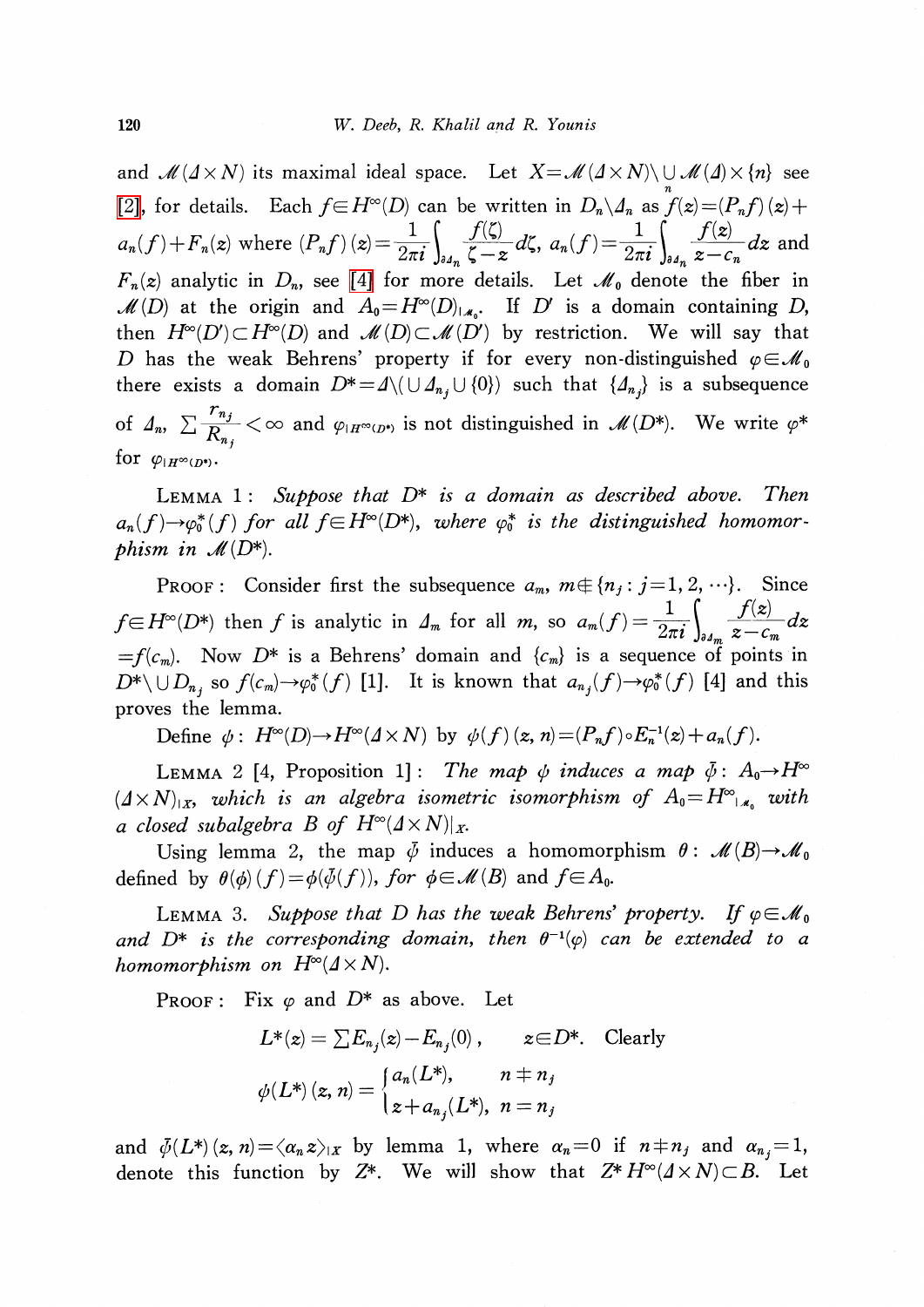$F=\langle f_{n}\rangle\in H^{\infty}(\Delta\times N)$ , then  $Z^{*}F=\langle\alpha_{n}g_{n}\rangle$  where  $g_{n}=zf_{n}$ . Clearly  $g=\sum\alpha_{n}g_{n}\circ$  $E_{n}^{-1}\!\!\in\! H^{\infty}(D^{*})$  and  $\bar{\phi}(g-\varphi_{0}(g))\!=\!Z^{*}F$ . Let  $\tilde{\varphi}\!=\!\theta^{-1}(\varphi)$ , now

$$
\tilde{\varphi}(Z^*)=\tilde{\varphi}\big(\bar{\phi}(L^*)\big)=\varphi(L^*)=\varphi^*(L^*)=0
$$

because  $\varphi_{0}^{*}$  is the only homomorphism in  $\mathcal{M}(D^{*})$  which vanishes on  $L^{*}[1]$ . Now for  $F \in H^{\infty}(\Delta \times N)$  define

$$
\tilde{\varphi}(F) = \frac{\tilde{\varphi}(Z^*F)}{\tilde{\varphi}(Z^*)} \ . \qquad \text{Clearly } \tilde{\varphi} \in \mathscr{M}(\varDelta \times N) \ .
$$

We are now in a position to prove the main result of this paper. The proof is essentially the same as the one given in [\[1\].](#page-3-2)

THEOREM: If  $D$  has the weak Behrens' property then  $D$  is dense in  $\mathscr{M}(D)$ .

Proof: Let  $\varphi\!\in\!\mathscr{M}(D)$ , if  $\varphi\!\in\!\mathscr{M}_{0}$  then  $\varphi\!\in\!D$  [3], also if  $\varphi\!=\!\varphi_{0}$  then  $\varphi\!\in\!\bar{D}$  [6]. So suppose  $\varphi\!\in\!\mathscr{M}_{0}$ ,  $\varphi\!\mp\!\varphi_{0}$ . Let  $D^{*}$  be the corresponding domain to  $\varphi$ . Let  $\tilde{\varphi}=\theta^{-1}(\varphi)$  then  $\tilde{\varphi}$  can be extended to  $H^{\infty}(\Delta\times N)$  by [Lemma](#page-1-0) 3. For each  $p\in N$  define  $I_{p}\in H^{\infty}(\Delta\times N)$  by  $I_{p}(\lambda, n)=1$  if  $n\geq p$  and  $I_{p}(\lambda, n)=0$ if  $n < p$ . Clearly  $\tilde{\varphi}(I_{p})=1$  and  $\tilde{\varphi}(Z^{*})\neq 0$  by [Lemma](#page-1-0) 3. Let  $f_{1},f_{2}, \ldots,f_{k}\in$  $H^{\infty}(D)$ ,  $\varepsilon>0$  be such that  $|\tilde{\varphi}(Z^{*})|>2\varepsilon$ . Choose  $p\in N$  such that  $\frac{m}{s}<\varepsilon$  if  $p\leq n$ . Since  $\Delta\times N$  is dense in  $\mathcal{M}(\Delta\times N)$  [2] then there exists  $(\lambda, n)\in\Delta\times N$ such that

$$
\left|\phi(f_i)(\lambda, n) - \tilde{\varphi}(\phi(f_i))\right| < \varepsilon \qquad 1 \le i \le k,
$$
  
\n
$$
\left|Z(\lambda, n) - \tilde{\varphi}(Z)\right| < \varepsilon \qquad \text{and}
$$
  
\n
$$
\left|I_p(\lambda, n) - \tilde{\varphi}(I_p)\right| < \varepsilon
$$

From (1) we get  $|\lambda|>\frac{|\psi(Z)|}{2}>\varepsilon$  because  $\tilde{\varphi}(Z)=\tilde{\varphi}(Z^{*})$ , and from 2 we get  $I_{p}(\lambda, n)=0$  so  $p < n$ . Clearly  $E_{n}^{-1}(\lambda) \in B_{n}\setminus A_{n}$ . Choosing p large enough as in Lemma <sup>1</sup> of [\[4\]](#page-3-3) we get

$$
\begin{aligned} \left|f_i\!\left(E_n^{-1}(\lambda)\right)\!-\!\varphi(f_i)\right| \!\leq\! \left|f_i\!\left(E_n^{-1}(\lambda)\right)\!-\! \left(P_nf_i\right)E_n^{-1}(\lambda) \right. \\ \left.-a_n(f_i)\right|+\left|\phi(f_i)\left(\lambda,\,n\right)\!-\!\tilde{\varphi}\!\left(\phi(f_i)\right)\right| \!\!<\! 2\varepsilon \end{aligned}
$$

for  $1\leq i\leq k$ , hence  $\varphi\in\overline{D}$  which completes the proof.